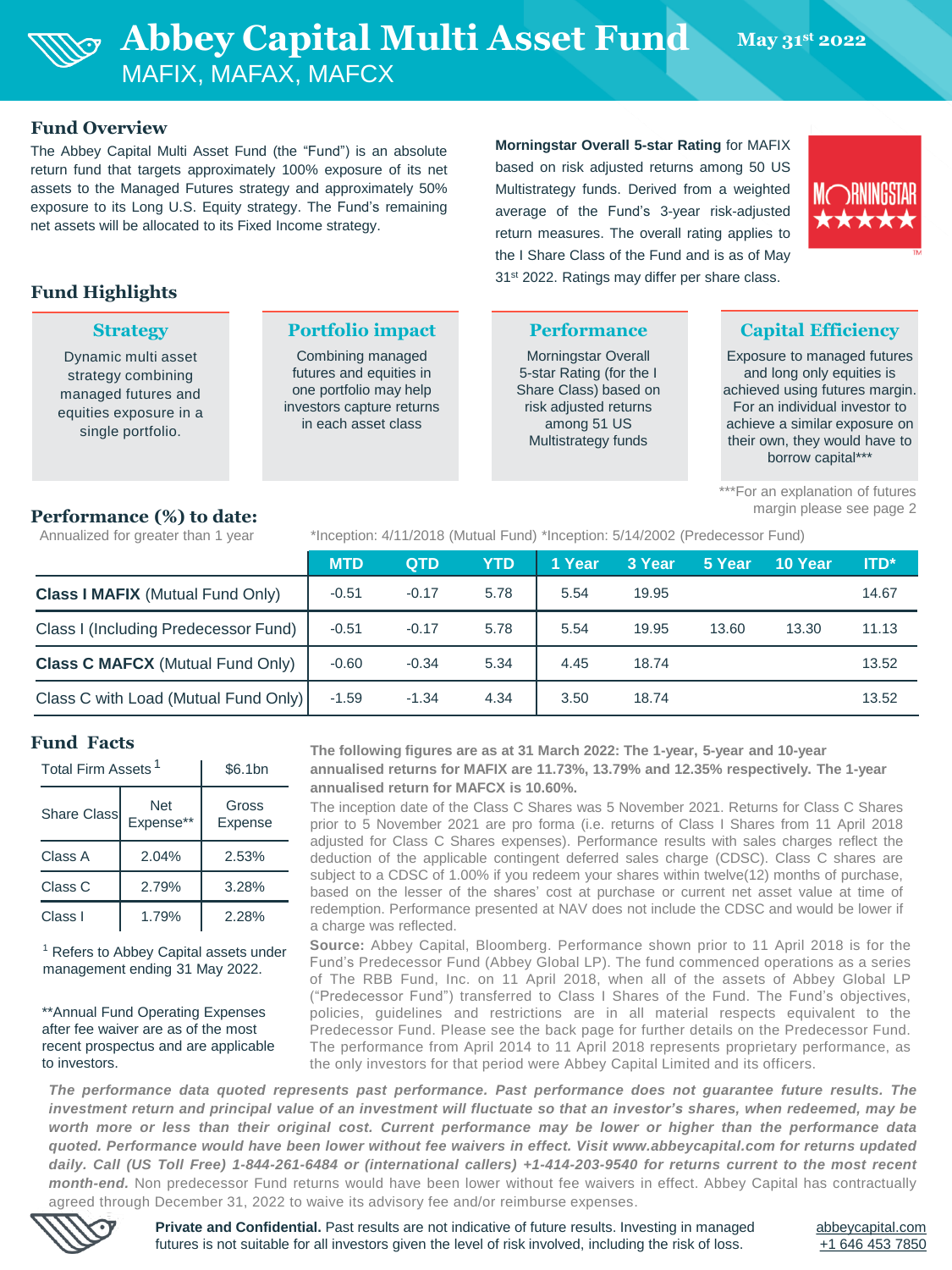# **Important Information, Risk Factors and Disclaimers**

| Minimum investment     | Class A:              |  |  |
|------------------------|-----------------------|--|--|
|                        | \$2,500               |  |  |
|                        | Class C:              |  |  |
|                        | \$2,500               |  |  |
|                        | Class I:              |  |  |
|                        | \$1,000,000           |  |  |
| Minimum Subsequent     | <b>Class A: \$100</b> |  |  |
| Investment             |                       |  |  |
|                        | Class C: \$100        |  |  |
|                        | Class I:              |  |  |
|                        | \$1,000               |  |  |
| <b>Redemption Fees</b> | <b>None</b>           |  |  |
| Performance Fees       | <b>None</b>           |  |  |

#### **Glossary:**

**Futures Margin** Participants in a futures contract are required to post margin in order to open and maintain a futures position. Futures margin requirements are set by the exchanges and are typically between 2 to 10 percent of the full value of the futures contract.

S&P 500 Index (Start Date: Mar-1957)

Standard and Poor's 500 Index is a capitalizationweighted index of 500 stocks

**If** The index is designed to measure performance of the broad domestic economy through changes in its aggregate market value

*Please read the Prospectus carefully before investing. Investors should carefully consider the Fund's investment objectives, risks, charges and expenses before investing in the Fund. This and other information is in the Prospectus. A copy of the Prospectus and summary prospectus, and other information about the Fund, may be obtained by contacting businessdevelopment@abbeycapital.com or by calling (646) 453 7850. Managers referenced in this report are referenced as "Trading Advisers" in the Fund's Prospectus and SAI.*

#### **Predecessor Fund**

Performance shown before 11 April 2018 is for the Fund's Predecessor Fund (Abbey Global, LP). The prior performance is net of management fees and other expenses. Performance of the predecessor fund is not an indicator of future results. Abbey Global LP was launched on 14 May 2002. From May 2002 until April 2014 Abbey Global LP invested approximately 100% of its assets in a passively managed portfolio participating in the U.S and international equity market and approximately 50% of its assets in a private placement fund managed by Abbey Capital Limited. From April 2014 to April 2018, Abbey Global LP invested approximately 50% of its assets in a passively managed portfolio participating in the U.S. equity market and approximately 50% of its assets in a private placement fund managed by Abbey Capital Limited. The performance from April 2014 to 11 April 2018 represents proprietary performance as the only investors in Abbey Global LP for that period were Abbey Capital Limited and its officers. For further details on the Predecessor Fund please see the Prospectus.

**RISK CONSIDERATIONS:** All mutual fund investing involves risk including the possible loss of principal value. Investing in a managed futures fund entails special risks and may not be suitable for all investors given its speculative nature and the high level of risk involved. The Fund is appropriate only for investors who can understand and bear the risks associated with the product. **You may lose part or all of your investment in the Fund.** 

The Managed Futures strategy will be achieved by the Fund investing in directly or indirectly wholly-owned and controlled subsidiaries of the Fund. The Fund may invest a portion of its assets in ACMAF Onshore Series LLC and up to 25% of its total assets in ACMAF Master Offshore Limited which invests substantially all its assets in ACMAF Offshore SPC. Individual managers are appointed to (i) separate series of ACMAF Onshore Series LLC and (ii) separate segregated portfolios of ACMAF Offshore SPC and are permitted to trade certain financial, managed futures and foreign exchange contracts. All commodities futures and commoditiesrelated investments will be made in the segregated portfolios of ACMAF Offshore SPC.

The Long U.S. Equity strategy will be achieved by allocating 50% of the Fund's total assets in a portfolio of one or more U.S. equity index futures.

Futures and forward contracts may involve substantial risk, such as losses caused by unanticipated market movements, which are potentially unlimited; possible lack of a liquid secondary market; the inability to close a contract when desired; and the possibility of counterparty default.

Short sales theoretically involve unlimited loss potential since the market price of securities or contracts sold short may continuously increase. The use of certain derivatives may also have a leveraging effect which may increase the volatility of the Fund and may increase the risk of loss.

Exposure to commodities markets and commodity-linked derivatives may subject the Fund to greater volatility affected by industry related factors, value, supply and demand, governmental policies, weather, economic and political factors.

Investments in foreign and emerging markets are subject to risks from currency fluctuation, political instability, social and economic risks. In particular, emerging and frontier markets may be more volatile and less liquid than more developed markets and therefore may involve greater risks.

The Fixed Income strategy invests the Fund's assets primarily in investment grade fixed income securities (of all durations and maturities) in order to generate interest income and capital appreciation. Fixed income securities that the fund may invest are subject to credit risk, prepayment risk and interest rate risk so that as interest rates rise the value of bond prices will decline. These risks are usually greater for longer-term debt securities.

The Fund is non-diversified which means it may be invested in a limited number of issuers and susceptible to any economic, political and regulatory events than a more diversified fund.

**This brief statement cannot disclose all of the risks and other factors necessary to evaluate a participation in the Fund.** Investors are urged to take appropriate investment advice and to carefully consider their investment objectives, personal situation, and factors such as net worth, income, age, risk tolerance and liquidity needs before investing in the Fund. Before investing, investors should carefully consider the Fund's investment objectives, risks, conflicts, tax considerations, charges and expenses.

**Abbey Capital Limited ("Abbey Capital")** is a private company limited by shares incorporated in Ireland (registration number 327102). Abbey Capital is authorised and regulated by the Central Bank of Ireland as an Alternative Investment Fund Manager under Regulation 9 of the European Union (Alternative Investment Fund Managers) Regulations 2013 ("AIFMD"). Abbey Capital is registered as a Commodity Pool Operator and Commodity Trading Advisor with the U.S. Commodity Futures Trading Commission ("CFTC") and is a member of the U.S. National Futures Association. Abbey Capital is also registered as an Investment Adviser with the U.S. Securities Exchange Commission ("SEC"). Abbey Capital (US) LLC is a wholly owned subsidiary of Abbey Capital. None of the regulators listed herein endorse, indemnify or guarantee the member's business practices, selling methods, the class or type of securities offered, or any specific security.

The CFTC, the SEC, the Central Bank of Ireland or any other regulator have not passed upon the merits of participating in any trading programs or funds promoted by Abbey Capital, nor have they reviewed or passed on the adequacy or accuracy of this report.

This document contains information about Abbey Capital and the funds it manages. Abbey Capital has taken reasonable care to ensure that the sources of information herein are reliable, however, this document is for the purpose of providing general information and does not purport to be full or complete or to constitute advice. This document and all of the information contained in it is proprietary information of Abbey Capital and intended solely for the use of the individual or entity to whom it is addressed. Under no circumstances may it be reproduced or disseminated in whole or in part without the prior written permission of Abbey Capital.

Abbey Capital Multi Asset Fund is distributed by Quasar Distributors, LLC.